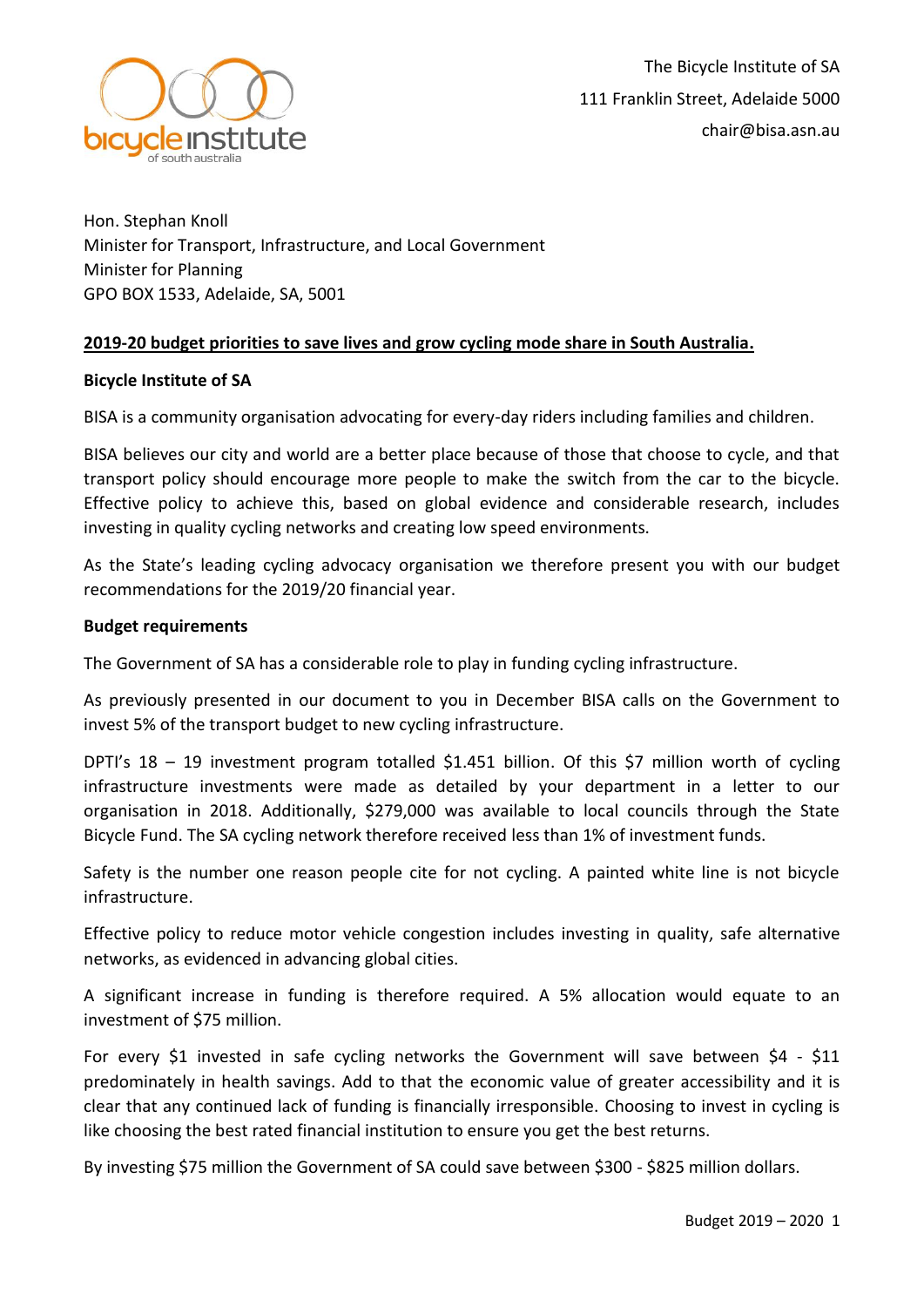

# **Overall goal - Network development**

Develop a safe, connected, direct and pleasant cycle network across Adelaide and SA for anyone aged  $8 - 80$  years.

### **Projects requiring funding**

Each project listed is important to the overall development of a city and regional cycle network. Some contain specific commitments for the 2019/20 budget. A range of other projects are listed as potential options for investment in the upcoming financial year or future budgets.

### State Bicycle Fund

An essential mechanism to support the 68 local councils to develop cycle networks and alleviate traffic on arterial roads. Increase funding to \$5 million. Funding in 18/19 was \$279,000.

### Gawler Greenway

Immediate allocate funds to complete the Greenway to Gawler in the 19/20 financial year in line with the electrification.

### City Bikeways

The critical missing East-West Bikeway link through the city is yet to begin construction. Currently there is NOT ONE safe EAST\_WEST bike route. Allocate an additional \$5 million to help ACC deliver an excellent result for everyone and increase accessibility to the city. It will also help to gather acceptance for cycling infrastructure in SA for future projects and send a positive message about bike riders.

#### Mike Turtur Bikeway

The Mike Turtur Bikeway is the most used cycle way in Adelaide however the lower section connecting to King William road is narrow with a very poor surface. Recent changes to fencing provides the opportunity to restructure the path by widening it and resurfacing. Safety would improve and usage increase.

#### West Boundary Railway Route

This route, largely using the existing service track created for the electrification of the railways, would provide an uninterrupted link between the Marino and Mike Turtur Bikeways with the RAH and university campuses at the western end of North Terrace. [The case for this route is on the BISA](http://www.bicycleinstitutesa.com/wp-content/uploads/2019/04/201904-West-boundary-railway-route.pdf)  [website.](http://www.bicycleinstitutesa.com/wp-content/uploads/2019/04/201904-West-boundary-railway-route.pdf)

## Coast path

Significantly fund and finalise the Coast path to Aldinga.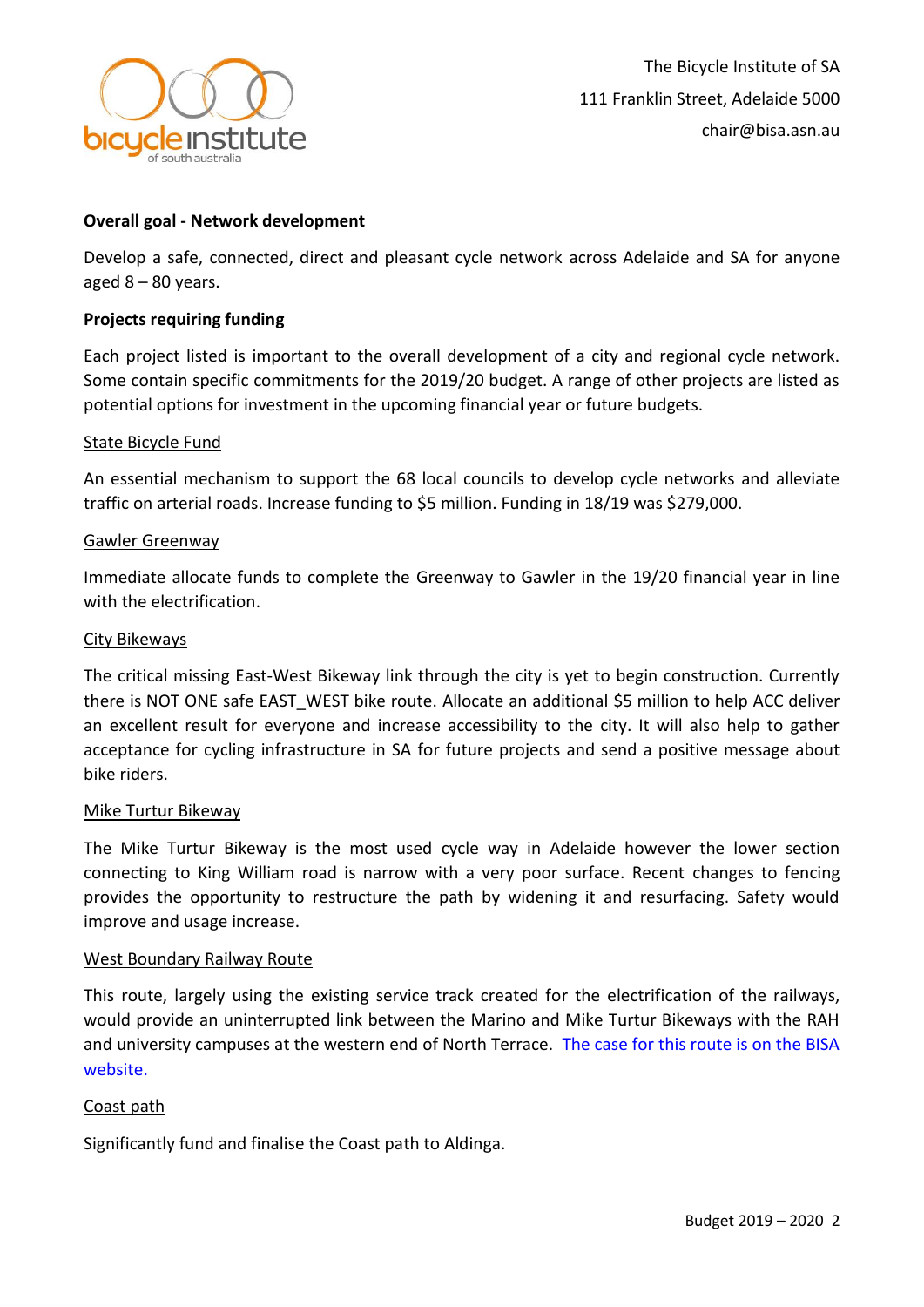

# Park'n'ride

\$5.5 million to roll out cycle park and ride facilities at all train, tram and O-Bahn stations. Complete paper available [here.](http://www.bicycleinstitutesa.com/wp-content/uploads/2019/04/CYCLE-PARK-N-RIDE-Findings.docx)

### Sudolz Road protected bikeway

Work with PAE Council and Campbelltown Council to build a protected bikeway along Sudolz Road to encourage people to cycle to Paradise interchange. PAE have this in their bicycle plan. There are no alternative direct options for travel north-south in this area except for Sudolz Road.

### Great Southern Bikeway

Develop a safe cycle route to connect people from the city to the start of the proposed Great Southern Bikeway.

#### Barossa region

The Jack Bobridge trial allows people to cycle and enjoy the beauty of the Barossa Valley. Fund the continuation of the Jack Bobridge bike trail from Seppeltsfield Rd to Greenock, onto Kapunda and finally connect to the Rattler/Riesling trails in the Clare Valley. What a wonderful cycle tourism experience this would offer visitors.

#### Crafers – Amy Gillett Bikeway link

Link the Crafers path to the Amy Gillett Bikeway with progressive extensions as set out in the [Adelaide Hills Strategic Bike Plan](https://www.ahc.sa.gov.au/ahc-council/Documents/Recreation-Documents/COUNCIL-Rec-Local-Area-Strategic-Bike-Plan-2016-07-26.pdf#search=cycling%20plan) including:

- Link along the freeway from Stirling to Crafers (p. 35) (2019/20 financial year)
- Follow the rail corridor from Stirling to Balhannah (2019/20 financial year)
- Map route from Balhannah to Oakbank (future budget)

## McLaren Vale Region

Currently riding from Seaford to Aldinga is very dangerous with no road shoulders and high-speed traffic. Similarly, tourists cannot cycle from the caravan park into Port Willunga as the infrastructure is unsafe.

To maximise cycle tourism opportunities in this beautiful region fund a protected bikeway to Aldinga from the Seaford railway station along Old Coach road. Provide a second connecting protected route to the Port Willunga Caravan Park along Tuit Rd and continue the path on to connect the Port Willunga Caravan Park with Port Willunga along Bowering Hill Road.

Also build a protected bikeway connection between Aldinga and Willunga.

Scope the project in 2019/20.

C2V Bug - <https://www.facebook.com/groups/coast2vinesbug/>